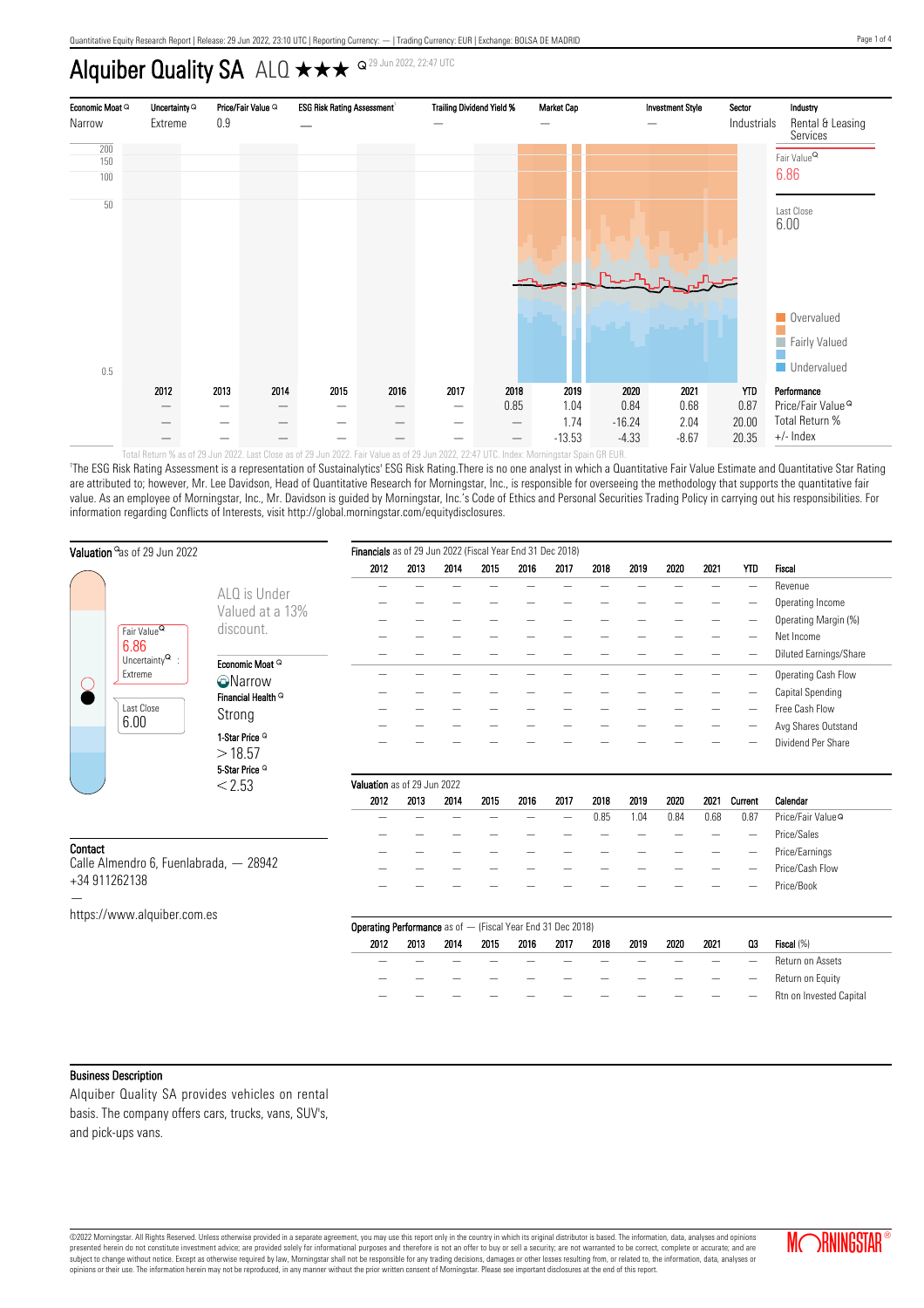# Quantitative Equity Reports Overview

The quantitative report on equities consists of data, statistics and quantitative equity ratings on equity securities. Morningstar, Inc.'s quantitative equity ratings are forward looking and are generated by a statistical model that is based on Morningstar Inc.'s analyst-driven equity ratings and quantitative statistics. Given the nature of the quantitative report and the quantitative ratings, there is no one analyst in which a given report is attributed to; however, Mr. Lee Davidson, Head of Quantitative Research for Morningstar, Inc., is responsible for overseeing the methodology that supports the quantitative equity ratings used in this report. As an employee of Morningstar, Inc., Mr. Davidson is guided by Morningstar, Inc.'s Code of Ethics and Personal Securities Trading Policy in carrying out his responsibilities.

## Quantitative Equity Ratings

Morningstar's quantitative equity ratings consist of: (i) Quantitative Fair Value Estimate, (ii) Quantitative Star Rating, (iii) Quantitative Uncertainty, (iv) Quantitative Economic Moat, and (v) Quantitative Financial Health (collectively the "Quantitative Ratings).

The Quantitative Ratings are calculated daily and derived from the analystdriven ratings of a company's peers as determined by statistical algorithms. Morningstar, Inc. ("Morningstar", "we", "our") calculates Quantitative Ratings for companies whether or not it already provides analyst ratings and qualitative coverage. In some cases, the Quantitative Ratings may differ from the analyst ratings because a company's analyst-driven ratings can significantly differ from other companies in its peer group.

i. **Quantitative Fair Value Estimate:** Intended to represent Morningstar's estimate of the per share dollar amount that a company's equity is worth today. Morningstar calculates the Quantitative Fair Value Estimate using a statistical model derived from the Fair Value Estimate Morningstar's equity analysts assign to companies. Please go to http://global.morningstar.com/ equitydisclosures for information about Fair Value Estimate Morningstar's equity analysts assign to companies.

ii. **Quantitative Economic Moat:** Intended to describe the strength of a firm's competitive position. It is calculated using an algorithm designed to predict the Economic Moat rating a Morningstar analyst would assign to the stock. The rating is expressed as Narrow, Wide, or None.

**Narrow** – assigned when the probability of a stock receiving a "Wide Moat" rating by an analyst is greater than 70% but less than 99%.

Wide – assigned when the probability of a stock receiving a "Wide Moat" rating by an analyst is greater than 99%.

None – assigned when the probability of an analyst receiving a "Wide Moat" rating by an analyst is less than 70%.

iii. **Quantitative Star Rating:** Intended to be the summary rating based on the combination of our Quantitative Fair Value Estimate, current market price, Quantitative Uncertainty Rating, and momentum. The rating is expressed as One-Star, Two-Star, Three-Star, Four-Star, and Five-Star.

- $\star$  the stock is overvalued with a reasonable margin of safety. Log (Quant FVE/Price) < -1\*Quantitative Uncertainty
- Micro-Caps: Log (Quant FVE/Price) < -1.5\*Quantitative Uncertainty  $\star \star$  - the stock is somewhat overvalued.

Log (Quant FVE/Price) between (-1\*Quantitative Uncertainty, -0.5\*Quantitative Uncertainty)

Micro-Caps: Log (Quant FVE/Price) between (-1.5\*Quantitative Uncertainty, - 0.75\*Quantitative Uncertainty)

 $\star \star \star$  – the stock is approximately fairly valued.

Log (Quant FVE/Price) between (-0.5\*Quantitative Uncertainty, 0.5\*Quantitative Uncertainty)

Micro-Caps: Log (Quant FVE/Price) between (-0.75\*Quantitative Uncertainty, 0.75\*Quantitative Uncertainty)

 $\star \star \star \star$  – the stock is somewhat undervalued. Log (Quant FVE/Price) between (0.5\*Quantitative Uncertainty, 1\*Quantitative Uncertainty)

Micro-Caps: Log (Quant FVE/Price) between (0.75\*Quantitative Uncertainty, 1.5\*Quantitative Uncertainty)

 $\star \star \star \star$  – the stock is undervalued with a reasonable margin of safety. Log (Quant FVE/Price) > 1\*Quantitative Uncertainty

Micro-Caps: Log (Quant FVE/Price) > 1.5\*Quantitative Uncertainty

After the initial calculation for the star rating, there is a final filtering step based on the momentum of the company. We rank the companies based on their 12-1 month momentum, then restrict those below the 30th percentile to a maximum of 3 stars.

iv. **Quantitative Uncertainty:** Intended to represent Morningstar's level of uncertainty about the accuracy of the Quantitative Fair Value Estimate. Generally, the lower the Quantitative Uncertainty, the narrower the potential range of outcomes for that particular company. The rating is expressed as Low, Medium, High, Very High, and Extreme.

**Low** – the interguartile range for possible fair values is less than  $10\%$ 

**Medium** – the interquartile range for possible fair values is less than  $15\%$ but greater than 10%

High – the interquartile range for possible fair values is less than 35% but greater than 15%

Very High – the interquartile range for possible fair values is less than 80% but greater than 35%

**Extreme** – the interquartile range for possible fair values is greater than 80%

v. Quantitative Financial Health: Intended to reflect the probability that a firm will face financial distress in the near future. The calculation uses a predictive model designed to anticipate when a company may default on its financial obligations. The rating is expressed as Weak, Moderate, and Strong.

**Weak**  $-$  assigned when Quantitative Financial Health  $< 0.2$ 

Moderate – assigned when Quantitative Financial Health is between 0.2 and 0.7

**Strong** – assigned when Quantitative Financial Health  $> 0.7$ 

## Other Definitions

i. Last Close  $-$  Price of the stock as of the close of the market of the last trading day before date of the report.

ii. **Quantitative Valuation**– Using the below terms, intended to denote the relationship between the security's Last Price and Morningstar's quantitative fair value estimate for that security.

Undervalued – Last Price is below Morningstar's quantitative fair value estimate.

Farily Valued – Last Price is in line with Morningstar's quantitative fair value estimate.

Farily Valued – Last Price is in line with Morningstar's quantitative fair value estimate.

Overvalued – Last Price is above Morningstar's quantitative fair value estimate.

Sustainalytics ESG Risk Rating Assessment: The ESG Risk Rating Assessment is provided by Sustainalytics; a Morningstar company. Sustainalytics' ESG Risk Ratings measure the degree to which company's economic value at risk is driven by environment, social and governance (ESG) factors.

Sustainalytics analyzes over 1,300 data points to assess a company's exposure to and management of ESG risks. In other words, ESG Risk Ratings measures a company's unmanaged ESG Risks represented as a quantitative score. Unmanaged Risk is measured on an open-ended scale starting at zero (no risk) with lower scores representing less unmanaged risk and, for 95% of cases, the unmanaged ESG Risk score is below 50.

Based on their quantitative scores, companies are grouped into one of five Risk Categories (negligible, low, medium, high, severe). These risk categories are absolute, meaning that a 'high risk' assessment reflects a comparable degree of unmanaged ESG risk across all subindustries covered.

The ESG Risk Rating Assessment is a visual representation of Sustainalytics

©2022 Morningstar. All Rights Reserved. Unless otherwise provided in a separate agreement, you may use this report only in the country in which its original distributor is based. The information, data, analyses and opinions presented herein do not constitute investment advice; are provided solely for informational purposes and therefore is not an offer to buy or sell a security; are not warranted to be correct, complete or accurate; and are subject to change without notice. Except as otherwise required by law, Morningstar shall not be responsible for any trading decisions, damages or other losses resulting from, or related to, the information, data, analyses or opinions or their use. The information herein may not be reproduced, in any manner without the prior written consent of Morningstar. Please see important disclosures at the end of this report.

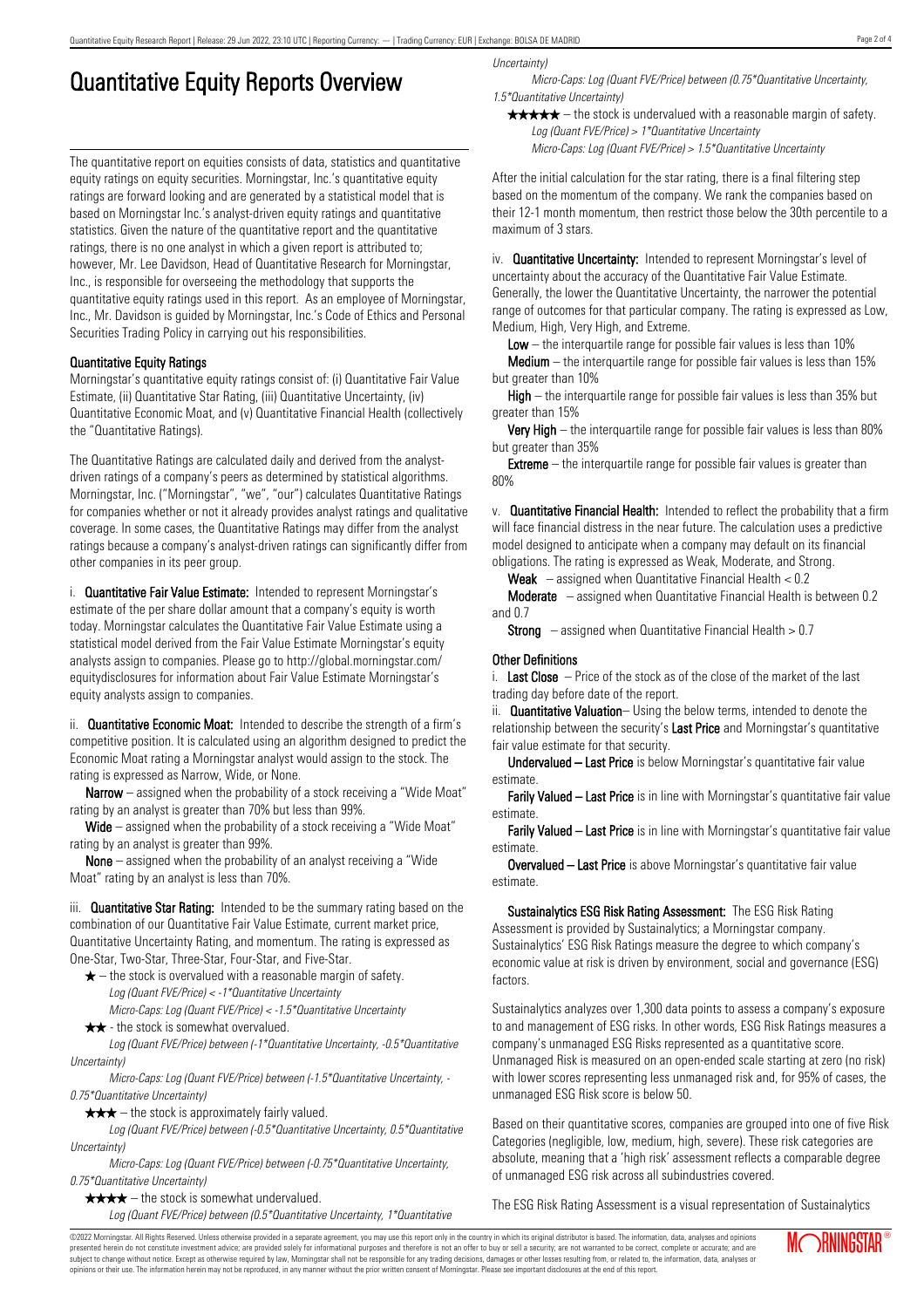ESG Risk Categories on a 1 to 5 scale. Companies with Negligible Risk = 5 Globes, Low Risk = 4, Medium Risk =  $3$  Globes, High Risk =  $2$  Globes, Severe Risk = 1 Globe. For more information, please visit sustainalytics.com/esgratings/

Ratings should not be used as the sole basis in evaluating a company or security. Ratings involve unknown risks and uncertainties which may cause our expectations not to occur or to differ significantly from what was expected and should not be considered an offer or solicitation to buy or sell a security.

This Report has not been made available to the issuer of the security prior to publication.

#### Risk Warning

Please note that investments in securities are subject to market and other risks and there is no assurance or guarantee that the intended investment objectives will be achieved. Past performance of a security may or may not be sustained in future and is no indication of future performance. A security investment return and an investor's principal value will fluctuate so that, when redeemed, an investor's shares may be worth more or less than their original cost. A security's current investment performance may be lower or higher than the investment performance noted within the report.

The quantitative equity ratings are not statements of fact. Morningstar does not guarantee the completeness or accuracy of the assumptions or models used in determining the quantitative equity ratings. In addition, there is the risk that the price target will not be met due to such things as unforeseen changes in demand for the company's products, changes in management, technology, economic development, interest rate development, operating and/or material costs, competitive pressure, supervisory law, exchange rate, and tax rate. For investments in foreign markets there are further risks, generally based on exchange rate changes or changes in political and social conditions. A change in the fundamental factors underlying the quantitative equity ratings can mean that the valuation is subsequently no longer accurate.

For more information about Morningstar's quantitative methodology, please visit www.corporate.morningstar.com.

# General Disclosure

The Quantitative Equity Report ("Report") is derived from data, statistics and information within Morningstar, Inc.'s database as of the date of the Report and is subject to change without notice. The Report is for informational purposes only, intended for financial professionals and/or sophisticated investors ("Users") and should not be the sole piece of information used by such Users or their clients in making an investment decision. While Morningstar has obtained data, statistics and information from sources it believes to be reliable, Morningstar does not perform an audit or seeks independent verification of any of the data, statistics, and information it receives.

The quantitative equity ratings noted the Report are provided in good faith, are as of the date of the Report and are subject to change. While Morningstar has obtained data, statistics and information from sources it believes to be reliable, Morningstar does not perform an audit or seeks independent verification of any of the data, statistics, and information it receives.

The quantitative equity ratings are not a market call, and do not replace the User or User's clients from conducting their own due-diligence on the security. The quantitative equity rating is not a suitability assessment; such assessments take into account may factors including a person's investment objective, personal and financial situation, and risk tolerance all of which are factors the quantitative equity rating statistical model does not and did not consider.

Prices noted with the Report are the closing prices on the last stock-market trading day before the publication date stated, unless another point in time is explicitly stated.

opinions or their use. The information herein may not be reproduced, in any manner without the prior written consent of Morningstar. Please see important disclosures at the end of this report.

Unless otherwise provided in a separate agreement, recipients accessing this report may only use it in the country in which the Morningstar distributor is based. Unless stated otherwise, the original distributor of the report is Morningstar Inc., a U.S.A. domiciled financial institution.

This report was created with no regard to investment objectives, financial situation or particular needs of any specific User or User's clients. Therefore, investments discussed and recommendations made herein may not be suitable for all investors: recipients of this report must exercise their own independent judgment as to the suitability of such investments and recommendations in the light of their own investment objectives, experience, taxation status and financial position.

The information, data and statistics presented herein are not warranted to be accurate, correct, complete or timely. Unless otherwise provided in a separate agreement, Morningstar makes no representation that the report contents meet all of the presentation and/or disclosure standards applicable in the jurisdiction the recipient is located.

Except as otherwise required by law or provided for in a separate agreement, Morningstar and its officers, directors and employees shall not be responsible or liable for any trading decisions, damages or other losses resulting from, or related to, the information, data, analyses or opinions within the report. Morningstar encourages recipients of this report to read all relevant issue documents (e.g., prospectus) pertaining to the security concerned, including without limitation, information relevant to its investment objectives, risks, and costs before making an investment decision and when deemed necessary, to seek the advice of a legal, tax, and/or accounting professional.

The Report and its contents are not directed to, or intended for distribution to or use by, any person or entity who is a citizen or resident of or located in any locality, state, country or other jurisdiction where such distribution, publication, availability or use would be contrary to law or regulation or which would subject Morningstar or its affiliates to any registration or licensing requirements in such jurisdiction.

Where this report is made available in a language other than English and in the case of inconsistencies between the English and translated versions of the report, the English version will control and supersede any ambiguities associated with any part or section of a report that has been issued in a foreign language. Neither the analyst, Morningstar, or Morningstar affiliates guarantee the accuracy of the translations.

This report may be distributed in certain localities, countries and/or jurisdictions ("Territories") by independent third parties or independent intermediaries and/or distributors ("Distributors"). Such Distributors are not acting as agents or representatives of the analyst or Morningstar. In Territories where a Distributor distributes our report, the Distributor, and not the analyst or Morningstar, is solely responsible for complying with all applicable regulations, laws, rules, circulars, codes and guidelines established by local and/or regional regulatory bodies, including laws in connection with the distribution third-party research reports.

### Conflicts of Interest:

Morningstar, Inc. may hold a long position in the security subject of this investment research report that exceeds 0.5% of the total issued share capital of the security. To determine if such is the case, please click http:// msi.morningstar.com and http://mdi.morningstar.com.

The Head of Quantitative Research compensation is derived from Morningstar's overall earnings and consists of salary, bonus and restricted stock units of Morningstar, Inc.

Morningstar does not receive commissions for providing research and does not charge companies to be rated.

Morningstar is not a market maker or a liquidity provider of the security noted within this report.

Morningstar has not been a lead manager or co-lead manager over the